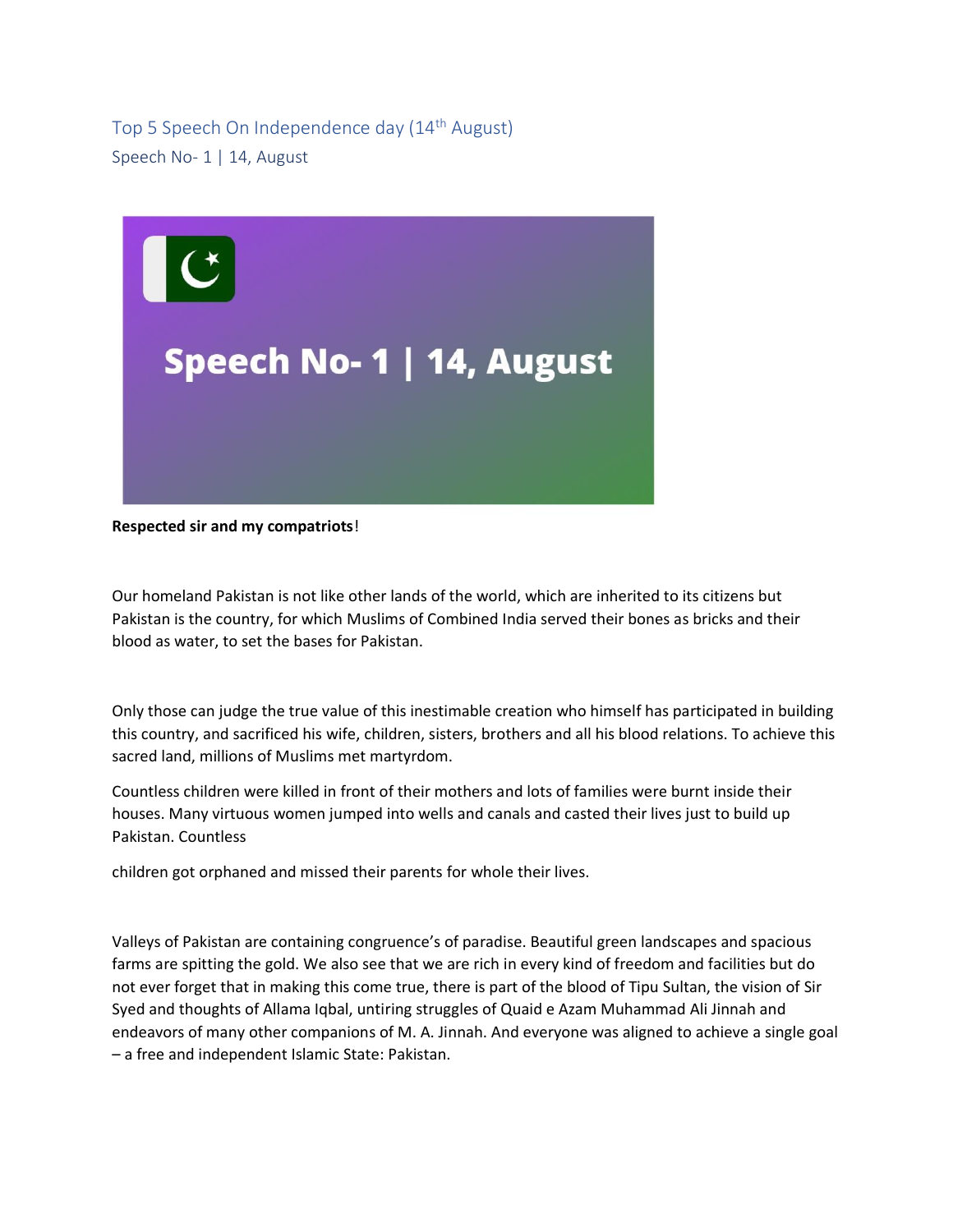14 AUGUST 1947 was the auspicious day of Islamic history when Pakistan, the God-Gifted country came into being. The unity of Muslims and the dedication and heartiness of Quaid e Azam were the things that paved the way for the creation of this country.

Hindus and Britishers deceitfully campaigned, created hindrances against the movement of Pakistan but Alhamdulillah Pakistan had to be done and It appeared on the map of the world. At that time, there was only one slogan of

Muslims: Le Ke Rahen Ge Pakistan, Ban Ke Rahe Ga Pakistan.

Enemies vigorously ridiculed the demand of Quaid e Azam for a separate free land, though the demand of Pakistan was based on right, reality and truth and right finally prevails. The reality, it couldn't get acclaimed sooner or later, it is not a reality but if it does then that reality is a REALITY.

And all filthy intentions of enemies went in vain before the reality of Pakistan and today Pakistan is known as one of the great nations in the world.

### My compatriots!

We have to love Pakistan. We admire the founders and the dreamer and thinkers of Pakistan and we also pray for martyrs who lost their lives in the movement of Pakistan. Those who sacrificed their homes and families against British rulers.

They didn't care for their children and accepted the hardships of prisons. And finally when Muslims of South East Asia got the freedom, right prevailed and falsehood surrendered. And the chains of slavery collapsed!

Nature has gifted Pakistan with every kind of wealth and blessings. We have an abundance of streams, rivers and lakes which are irrigating our lands. We have skillful, lusty and ambitious Pakistani youths. We have the best in the world Pakistani army and war strategists. Wheat, cotton, oil and rice, everything is grown in Pakistan which is exported as well. Pakistan has a rich depository of minerals such as salt, coal, kerosene oil, gypsum and zamarud stones. Research work is in progress and Insha Allah there will be a day when we will also be self-sufficient in oil as well.

Pakistan is now taking part in international affairs and willing for friendship with its neighbors countries. Pakistan is seeking trading and cultural relationships with other countries. Special settlements are being considered with Islamic countries, and Pakistan is eager to build relationships with any country that is endeavoring for peace and prosperity.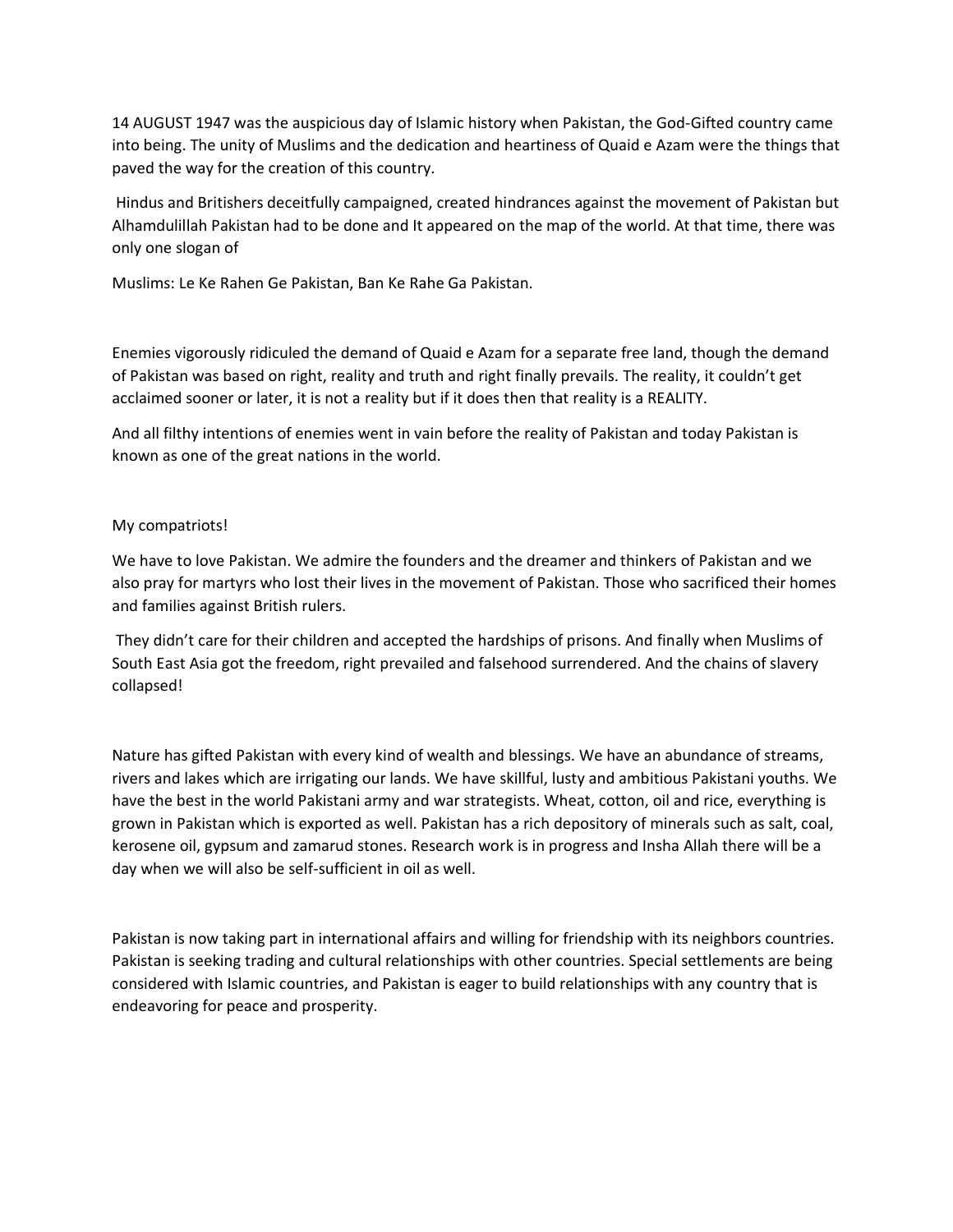Pakistan believes in peace but still, it is our duty to hold enough strength for defending our motherland. By the grace of ALLAH, Pakistan is an atomic power today. May ALLAH make every Pakistani more loving to this country.

AMEEN!

# Top 5 Independence Day of Pakistan Speech No 2 in English

Happy independence day Pakistan, respectable Principal sir, my lovely teachers, my colleagues, brothers and sisters, Happy independence day to all. Respected sir, As you all know we are gathered here to celebrate the 75th Independence of our Holy Land Pakistan. We have got Pakistan as a gift and as a reward for decades of struggles and untold miseries suffered by our forefathers here.

Independence is truly no lesser than a great blessing. You can freely feel a sense of independence and freedom while breathing in the fresh air. We all stand protected because of this independence.

Dear Sir, before we move ahead to discuss what is to be done for tomorrow, it is mandatory to shed some light on the hard work, dedication, struggles, and endeavors of our forefathers in the great cause of Independence. The efforts of Quaid, the struggles of Iqbal, the preaching of Sir Syed, and the efforts of thousands of Muslim freedom fighters from all walks of life can never ever be ignored.

One wonders how come in the old day's such unity, disciplined efforts and dedication in the face of two giant forces, the British and Hindus, our true leaders could achieve and that all brought us to Pakistan. True it is, behind all of those sacrifices and struggles for unity and free land was the blessing of Almighty Allah.

Today's  $14$ <sup>th</sup> August marks the 75<sup>th</sup> anniversary of our Independence. In the debilitating journey of 75 years we suffered many strokes, various conspiracies were hatched to undo the glorious event of 1947, here the governance was destabilized, our economy was strangulated.

We were made politically paralyzed, socially isolated and every possible effort was made to make us comply with international dictations but we still survive. We have to identify and stand against all of those odds to make our country strong and superior.

Dear sir, It is quite disheartening to state that our land is facing numerous challenges. Poverty, terrorism, unemployment, youth frustrations, resources mismanagement, and corruption are to name a few. The challenges are unending. So it should be our strategy.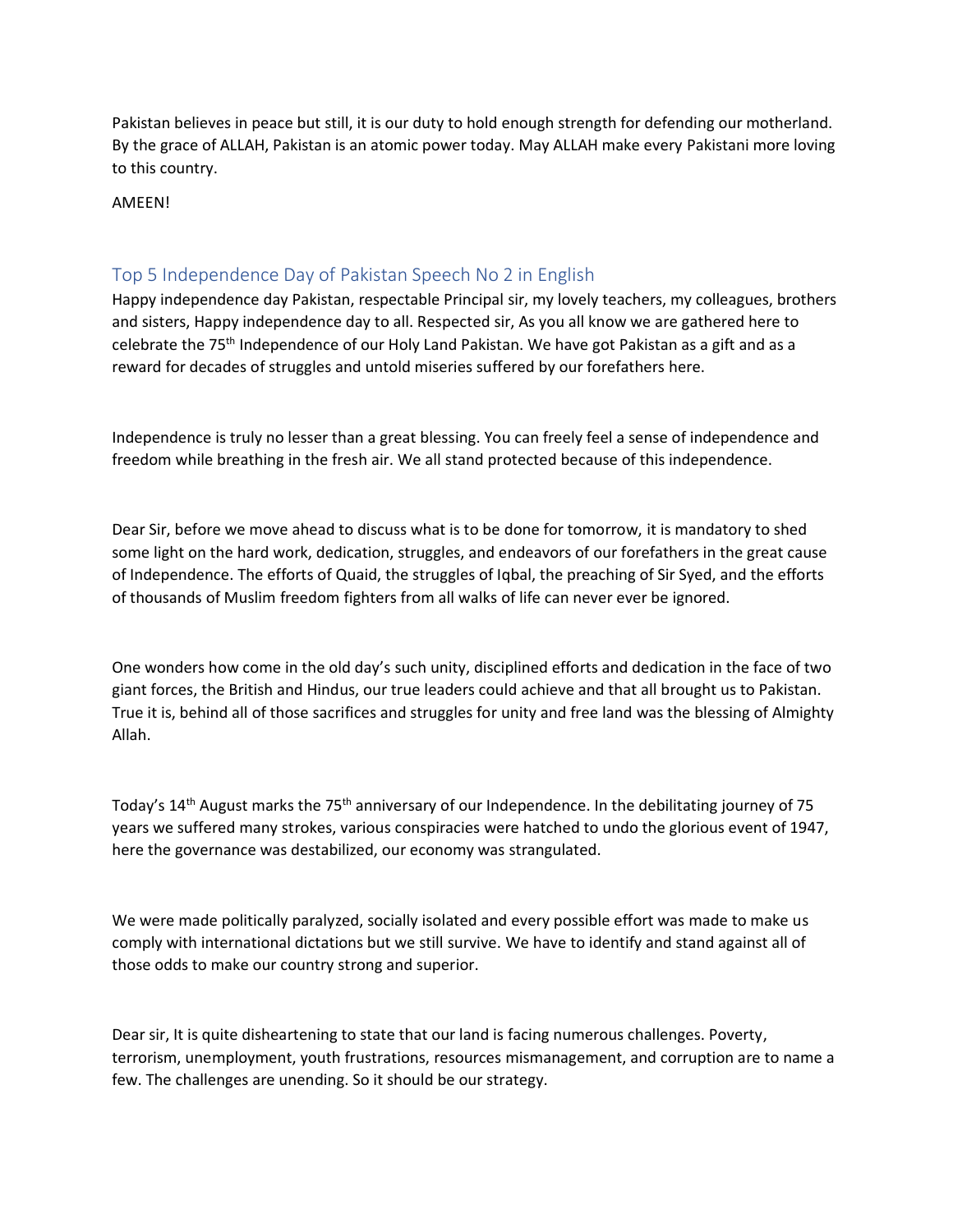To our youth brothers and sisters sitting here, we have to work out against all of these challenges. Being guardians of freedom we are responsible for working for tomorrow.

The hard tasks always require great sacrifices. We have to stand against all of those big problems being faced by our motherland. Dear sir, given the enormous degree of challenges ahead, the things we need are unity, discipline, and faith. We have to preserve and propagate national integration throughout every corner of our country.

We have to stay disciplined in our efforts and struggles for the progress of our country. And the last thing that we need is to have firm faith in Almighty Allah. Surely, with all the and efforts given, we shall stand victorious. This day comes every year to remind us of our true status, identity, prestige, and power. Today merely chanting slogans don't suffice for us.

There lies a higher responsibility on our shoulders. We have to discharge our duties diligently in order to get rid of incessant crises and uncertainties.

Let's help our brothers, our sisters and help our countrymen selflessly. Let's stand against, injustice, ignorance, anarchy, poverty, corruption, and unemployment. Let's work, let's unite, let's turn into such a sublime and solid entity that should embitter and spoil every nefarious tactic of our faceless foes.

## Speech No: 3 Top 5 Independence Day of Pakistan, 14 August 2021

The word freedom symbolizes freedom of thought, intention and action. It is after a lot of hard work that we are breathing freely here as free, respectable and law abiding citizens of Pakistan. It is the freedom that you have full control over what you do and what you do and what you stand for, keeping in mind the law of this country.

 Pakistan is a gift. It is a gift given to us because of the sacrifices of hundreds of freedom fighters who chose to live freely, and to protect their future generations. The value of freedom can only be gauged when you are in shackles. We have thousands of examples from around the world. From one end of the world to the other, the world is still full of all kinds of slavery and injustice.

 Dear Sir, As we all know, the reason for commemorating August 14. We stand here for the leaders who gave us this free land as a gift. We got this land after decades of tireless struggle.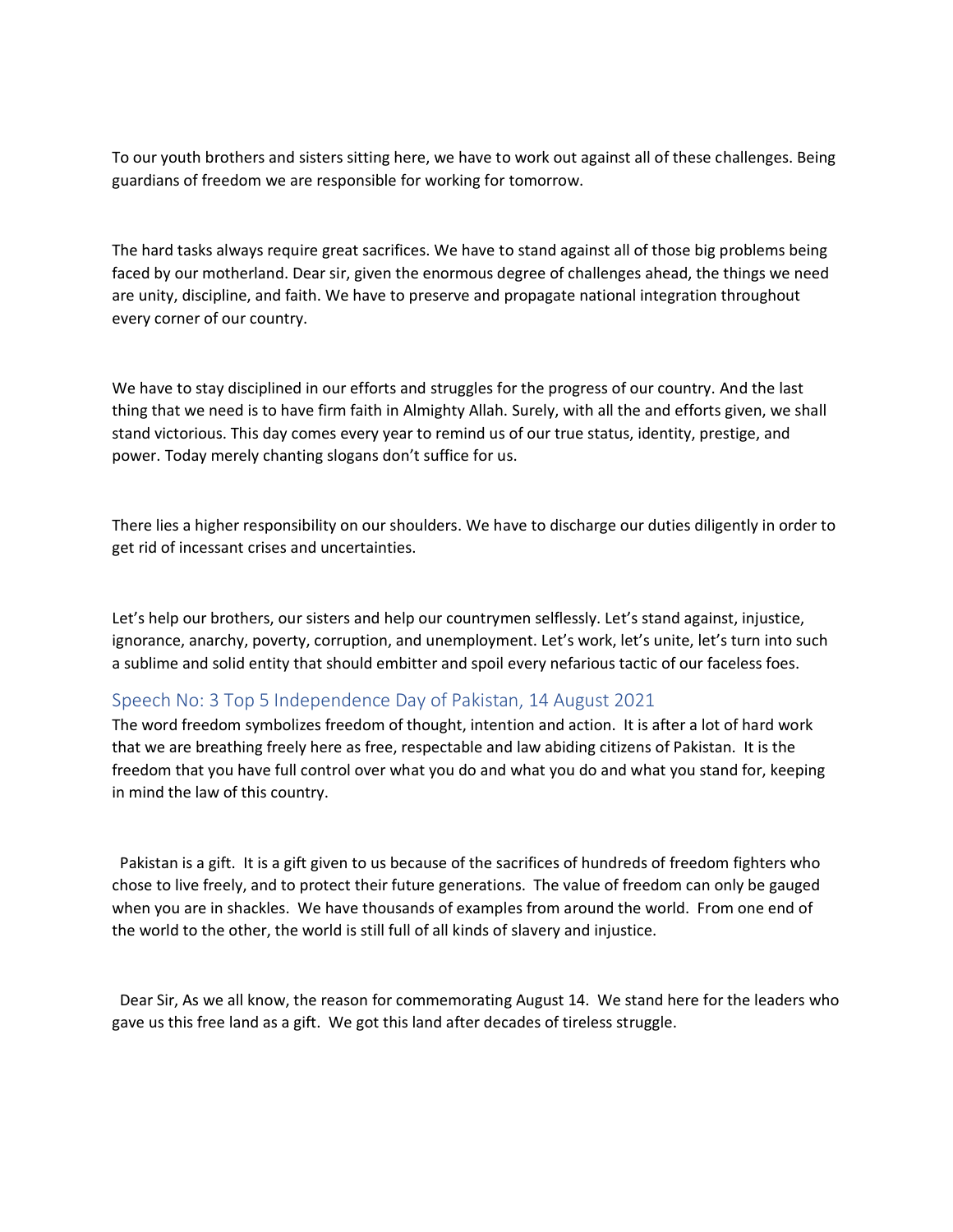Quaid-e-Azam, Iqbal, Sir Syed Ahmed, Liquate Ali and like-minded leaders have been our real heroes who did not choose to bow to the demands and conspiracies of British and Hindu domination. Our generations will be grateful for the blood of these leaders.

 Dear Sir, Pakistan as a state will stand proudly on the unity of the nations. We have faced many blows and dozens of conspiracies against our motherland. Since Independence Day, we have been struggling and struggling against all kinds of evils. Thankfully, we are here in accordance with the principles of unity, discipline and faith, after all, we are in good shape.

 And I assure you that we are here, and we will be here after thousands of conspiracies as a free, free and fair land. Dear listeners here, we as a nation are facing a lot of challenges. It is frustrating to say that we have so many problems.

 Law and order is at stake in different parts of our home. We face problems of corruption, mismanagement of resources, illiteracy and unemployment.

 The only thing we have left is unity, hard work and strong faith. We have to save our land from all these evils. United do better than we do. There is a great responsibility on the shoulders of our youth. Respect for all here, in the end, I state and urge everyone to remain active for great national responsibility.

 We need to work day and night to make this land a peaceful, prosperous and happy life. Inshallah the day is not far when we will be victorious against all these challenges.

### Best Emotional Speech No: 4 Pak Independence Day 2021 14 August

Freedom is a blessing from God Almighty. It is the name of breathing in the open air, anywhere and anytime without any restriction.

 Freedom is the name of justice, freedom, equality, peace and tranquility. And this freedom is thankful that today we are in this holy land of Pakistan. There is a good price behind every blessing. This is the kind of freedom we are enjoying in Pakistan today. It has come with many sacrifices and decades of struggle. There is blood, labor, sacrifices and countless other things.

 It is an open secret that before independence we were slaves of the British in United India. Our rights and responsibilities were under unprecedented attack. Congratulations to the leaders whose efforts gave us a country like Pakistan.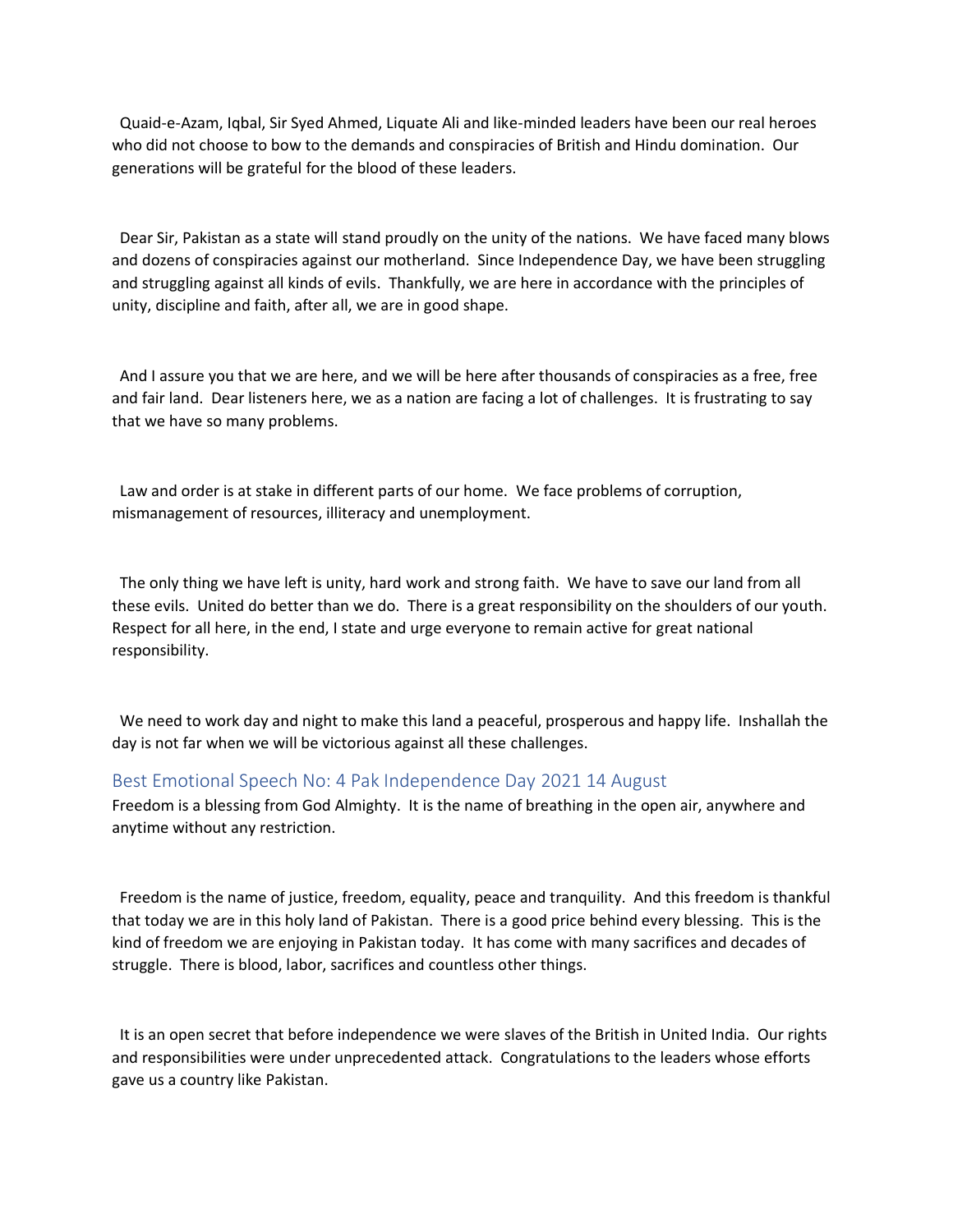Iqbal's efforts, the hard work of Quaid-e-Azam and countless other independent stars, have passed successfully and what we have today is fresh and free to breathe and live according to our principles, rules, cultures and values.

 History is a good lesson. It really reminds us of our true value, dignity and power. The history of the Muslim struggle under United India is a clear testimony to the fact that the struggle of the Muslims is the real desire of the Muslims for a real and independent state. That history of struggle and sacrifice teaches us how much our country, Pakistan, is valued.

 It reminds us of our true purpose and purpose behind building Pakistan as an independent state. August 14<sup>th</sup> comes to remind us of our invaluable and neglected promises and responsibilities.

 Today, as the true representatives of this land, a great responsibility is being placed on our heads. We are responsible for the development, progress, prosperity and peace of our nation. We have to stand on the point of unity, integrity, discipleship and faith, as our great leader said. Pakistan's goal is to stay here forever. No one can undo it.

 Therefore, as a responsible future of my country, I am determined to work hard, be disciplined, loyal, sincere, truthful and obedient citizen of Pakistan. I will serve my countrymen with a sense of honor, dignity and pride.

## 2021, 14 August Pak Independence Day best Speech Pdf Download

## Independence Day Speech Middle class Pdf Download

Absalom Alaikum, Happy Independence Day to Pakistan Principal, capable teachers, my dear colleagues, brothers and sisters, happy Independence Day to you. As we all know we are here to celebrate Pakistan's independence. This August 14, 2021, reminds us of our true status, the value of freedom, the sacrifices of our true leaders and our commitment to this Holy Land.

 Dear friends, freedom is not a small thing. This is God's blessing and blessing. Decades of struggle are behind the freedom and liberty we enjoy today. There is a purpose to it. Thanks to the efforts and struggles of these truly sincere leaders, we are free today.

 Respected everyone, as we gather today, we have to think about the fact that we are not doing well and are not doing enough to protect our freedom. Our motherland is surrounded by many problems.